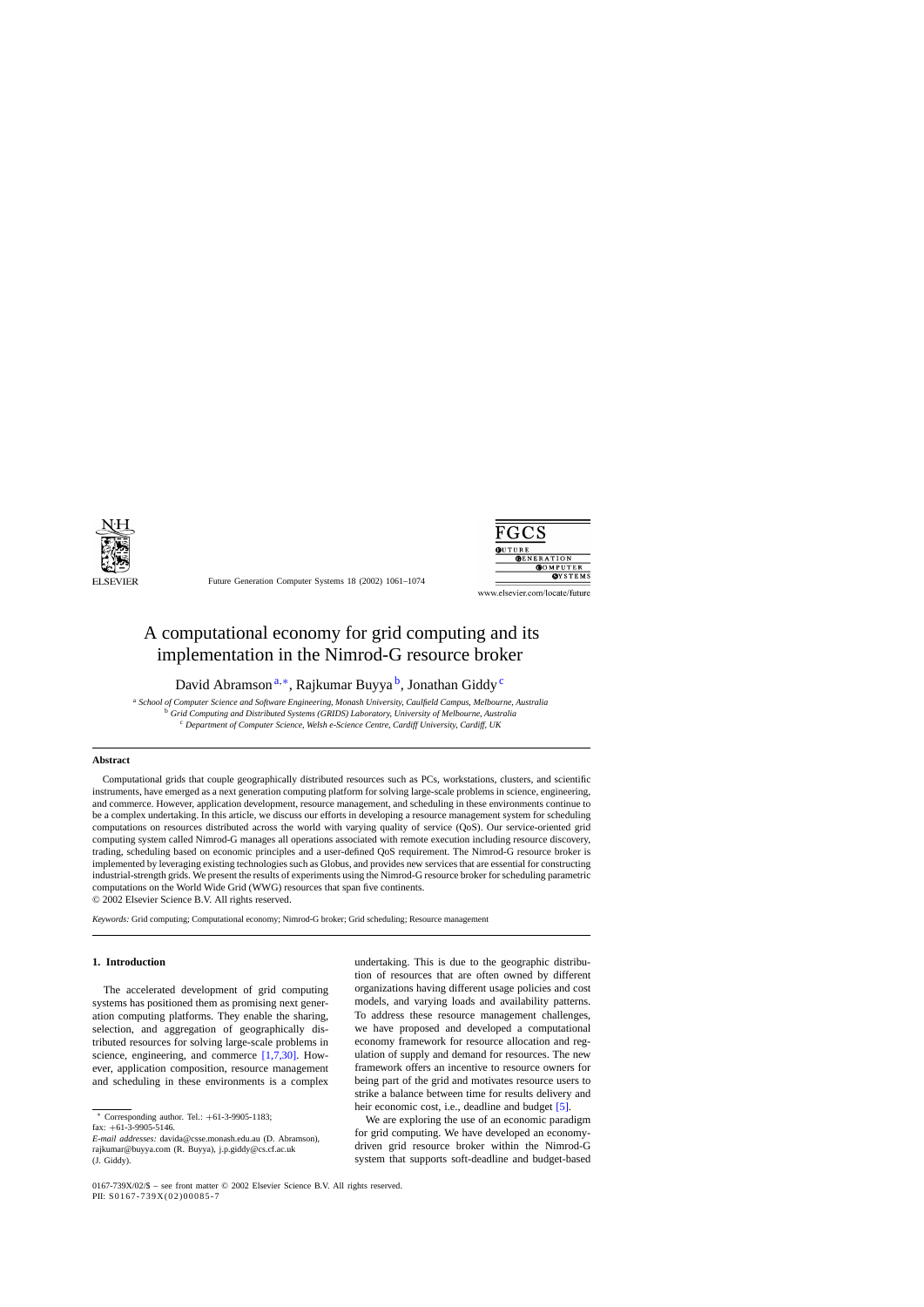| 1002    |  |
|---------|--|
| Table 1 |  |

| Economic model                          | Adopted by                                                         |
|-----------------------------------------|--------------------------------------------------------------------|
| Commodity market                        | Mungi [15], MOSIX [16], and Nimrod-G $[1,4]$                       |
| Posted price                            | Nimrod-G                                                           |
| Bargaining                              | Mariposa [12] and Nimrod-G                                         |
| Tendering or contract-net model         | Mariposa [12]                                                      |
| Auction model                           | Spawn $\lceil 17 \rceil$ and Popcorn $\lceil 18 \rceil$            |
| Bid-based proportional resource sharing | Rexec and Anemone [19]                                             |
| Community, coalition, and bartering     | Condor, SETI@Home [20], and MojoNation [21]                        |
| Monopoly and oligopoly                  | Nimrod-G broker can be used to choose between resources offered at |
|                                         | different quality and prices                                       |
|                                         |                                                                    |

Economics models and examples of distributed computing scheduling systems that adopted them

scheduling of applications on the computational grid [\[7\].](#page-12-0) Depending on users' quality of service (QoS) requirements, our resource broker dynamically leases grid services at runtime depending on their cost, quality, and availability. The scheduler allows minimization of time or cost within specific deadline and budget constraints.

Resource management systems need to provide mechanisms and tools that realize the goals of both service providers and consumers. The resource consumers need a *utility model*, representing their resource demand and preferences, and *brokers* that automatically generate strategies for choosing providers based on this model. Further, the brokers need to manage all issues associated with the execution of the underlying application. The service providers need *price generation schemes* that increase system utilization, as well as economic *protocols* that help them to offer competitive services. For the market to be competitive and efficient, coordination mechanisms are required that help the market reach an equilibrium price, that is, the market price at which the supply of a service equals the quantity demanded  $[13]$ . Numerous economic theories have been proposed in the literature and many commonly used economic models for selling goods and services can be employed as negotiation protocols in grid computing. Some of these market- or social-driven economic models are shown in Table 1 along with the identity of the distributed system that adopted the approach [\[8\].](#page-12-0)

These economic models regulate the supply and demand for resources in grid-based virtual enterprises. We demonstrate the power of these models in scheduling computations using the Nimrod-G resource broker on a grid testbed, called the World Wide Grid (WWG) spanning across five continents. Whilst it is not the goal of the system to earn revenue for the resource providers, this approach does provide an economic incentive for resource owners to share their facilities on the grid. Further, it encourages the emergence of a new service-oriented computing industry. Importantly, it provides mechanisms to trade-off QoS parameters such as deadline and computational cost, and offers incentive for users to relax their requirements. For example, a user may be prepared to accept a later deadline if the computation can be achieved more cheaply. Current grid computing toolkits and applications do not provide this functionality.

# **2. Nimrod-G: economics-driven grid computing environment**

#### *2.1. Objectives and goals*

Nimrod-G is a tool for automated modeling and execution of parameter sweep applications (parameter studies) over global computational grids  $[1-3]$ . It provides a simple declarative parametric modeling language for expressing parametric experiments. A domain expert can easily create a plan for a parametric experiment and use the Nimrod system to submit jobs for execution. It uses novel resource management and scheduling algorithms based on economic principles. Specifically, it supports user-defined deadline and budget constraints for schedule optimizations and manages the supply and demand of resources in the grid using a set of resource trading services called Grid Architecture for Computational Economy (GRACE) [\[5–7\].](#page-11-0)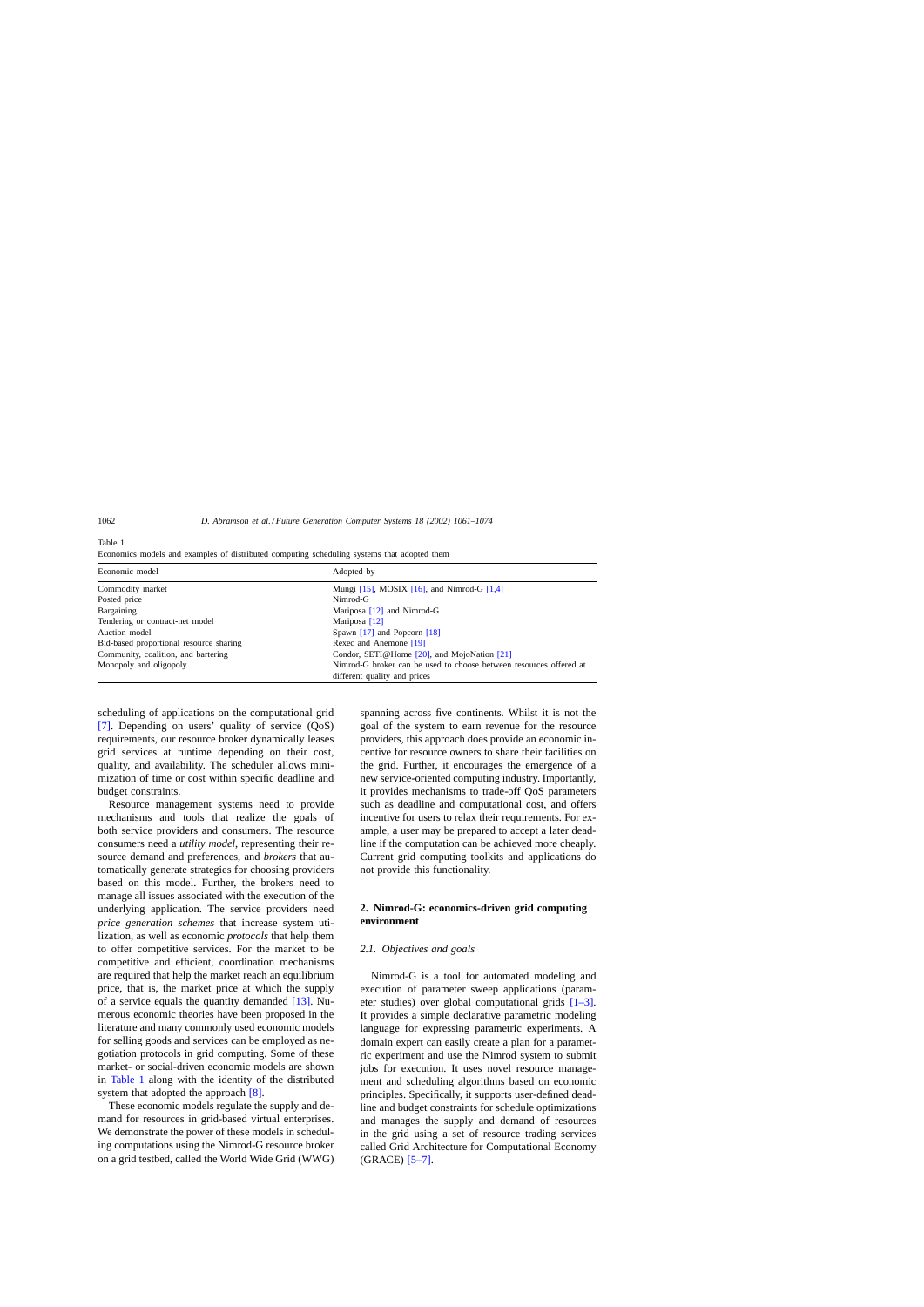Nimrod-G provides a persistent and programmable *task-farming engine* (TFE) that enables "plugging" *of* user-defined schedulers and customized applications or problem solving environments (e.g., ActiveSheets [\[23\]\)](#page-12-0) in place of default components. The TFE is a coordination point for processes performing resource trading, scheduling, data and executable staging, remote execution, and result collation. In the past, the major focus of our project was on creating *tools* that help domain experts to compose their legacy serial applications for parameter studies and run them on computational clusters and manually managed grids [\[2,3\].](#page-11-0) Our current focus is on the use of economic principles in resource management and scheduling on the grid in order to provide some measurable QoS to the end user. Real-world economic methods provide incentives for owners to contribute their resources to markets, and it also provides consumers with a basis for trading the QoS they receive against cost. That is, our focus revolves within an intersection area of grid architectures, economic principles, and scheduling optimizations (see Fig. 1), which is essential for pushing the grid into the mainstream computing.

#### *2.2. Services and end users*

Nimrod-G provides a suite of tools and services for creating parameter sweep applications, performing resource management, and scheduling applications. They are, a simple declarative programming language and associated GUI tools for creating scripts and parameterization of application input data files, and a grid resource broker with programmable entities for processing jobs on grid resources. The resource broker is made of a number of components, namely a persistent and programmable TFE, a schedule advisor, and a dispatcher, whose functionalities are discussed later. It also provides job management services that can be used for creating user-defined schedulers, steering and monitoring tools, and customized applications. Therefore, the end users that benefit from Nimrod-G tools, protocols, and services are:

- *Domain experts*: This group includes scientific, engineering, and commercial users with large-scale data-set processing requirements. Parameter applications can use Nimrod-G tools to compose them as coarse-grained data parallel, parameter sweep applications for executing on distributed resources. They can also take advantage of the Nimrod-G broker features to trade-off between a deadline and the cost of computation while scheduling application execution on the grid. This QoS aspect is important to end users, because the results are only useful if they are returned in a timely manner. Previous grid work has largely ignored this aspect of running real applications.
- *Problem solving environments developers*: Application developers can grid enable their applications with their own mechanisms to submit jobs to the Nimrod-G resource broker at runtime depending on user requirements for processing on the grid. This gives them the ability to create applications capable



Fig. 1. QoS-based resource management—intersection of economic, scheduling, and grid worlds.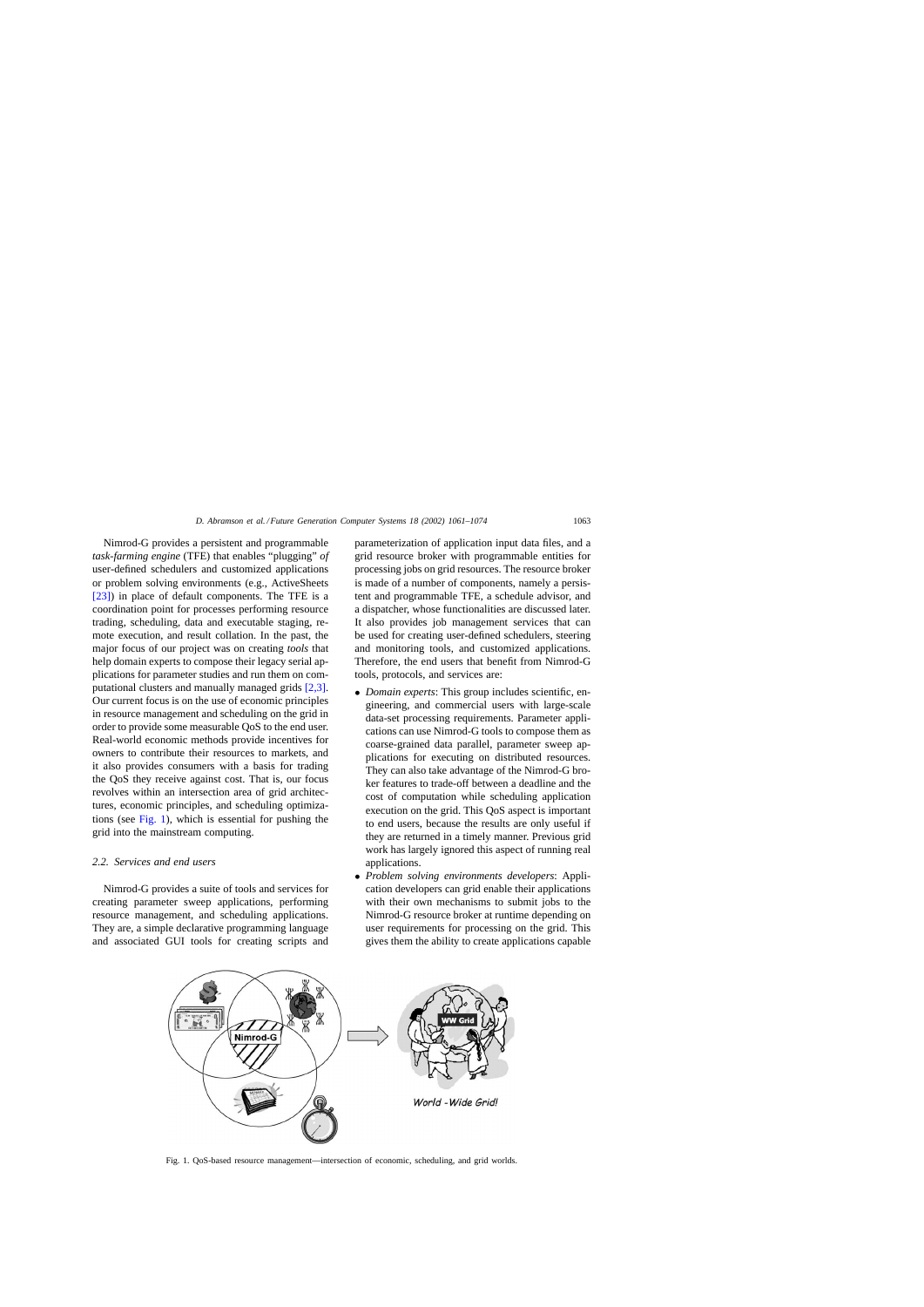of directly using Nimrod-G tools and job management services, which in turn enables their applications for grid execution.

- *Task farming or master–worker programming environments designers*: These users can focus on designing and developing easy use and powerful application creation primitives for task farming and master–worker style programming model; developing translators and application execution environments by taking advantage of Nimrod-G runtime machinery for executing jobs on distributed grid resources.
- *Scheduling researchers*: The scheduling policy developers generally use simulation techniques and tools such as GridSim [\[26\]](#page-12-0) and Simgrid [\[27\]](#page-12-0) for evaluating performance of their algorithms. In simulation, it is very difficult to capture the complete property and behavior of a real-world system and hence, evaluation results may be inaccurate. Accordingly, to prove the usefulness of scheduling algorithms on actual systems, researchers need to develop runtime machinery, which is a resource intensive and time-consuming task. This can be overcome by using Nimrod-G broker programmable capability. Researchers can use Nimrod-G job management protocols and services to develop their own scheduler and associated scheduling algorithms. The new scheduler can be used to run actual applications on distributed resources and then evaluate ability of scheduling algorithms in optimally mapping jobs to resources.

# *2.3. Architecture*

The Nimrod-G toolkit and resource broker is developed by leveraging services provided by grid middleware systems such as Globus, Legion, Condor/G, and the GRACE trading mechanisms. These middleware systems provide a set of low-level protocols for secure and uniform access to remote resources; and services for accessing resources information and storage management,. The modular and layered architecture of Nimrod-G is shown in [Fig. 2.](#page-4-0) The key components of Nimrod-G resource broker consist of the following:

- Nimrod-G Clients, which can be
	- tools for creating parameter sweep applications;
	- steering and control monitors;
- customized end user applications (e.g., ActiveSheets [\[23\],](#page-12-0) Nimrod-O [\[28\]\).](#page-12-0)
- The Nimrod-G resource broker, that consists of ◦ a TFE;
	- a scheduler that performs resource discovery, trading, and scheduling;
	- a dispatcher and actuator;
	- agents for managing the execution of jobs on resources.

The Nimrod-G broker architecture leverages services provided by lower-level different grid middleware solutions to perform resource discovery, trading, and deployment of jobs on grid resources.

## *2.3.1. Nimrod-G clients*

*2.3.1.1. Tools for creating parameter sweep applications.* Nimrod supports GUI tools and declarative programming language that assist in creation of parameter sweep applications  $[2]$ . They allow user to (a) parameterize input files, (b) prepare a plan file containing the commands that define parameters and their values, (c) generate a run file, which converts the generic plan file to a detailed list of jobs and (d) control and monitor execution of the jobs. The application execution environment handles online creation of input files and command line arguments through parameter substitution.

*2.3.1.2. Steering and control monitors.* These components act as a user-interface for controlling and monitoring a Nimrod-G experiment. The user can vary constraints related to time and cost that influence the direction the scheduler takes while selecting resources. It serves as a monitoring console and lists the status of all jobs, which a user can view and control. A Nimrod-G monitoring and steering client snapshot is shown in [Fig. 3.](#page-5-0) Another feature of the Nimrod-G client is that it is possible to run multiple instances of the same client at different locations. That means the experiment can be started on one machine, monitored on another machine by the same or different user, and the experiment can be controlled from yet another location. We have used this feature to monitor and control an experiment from Monash University and Pittsburgh Supercomputing Centre at Carnegie Melon University simultaneously during HPDC-2000 research demonstrations.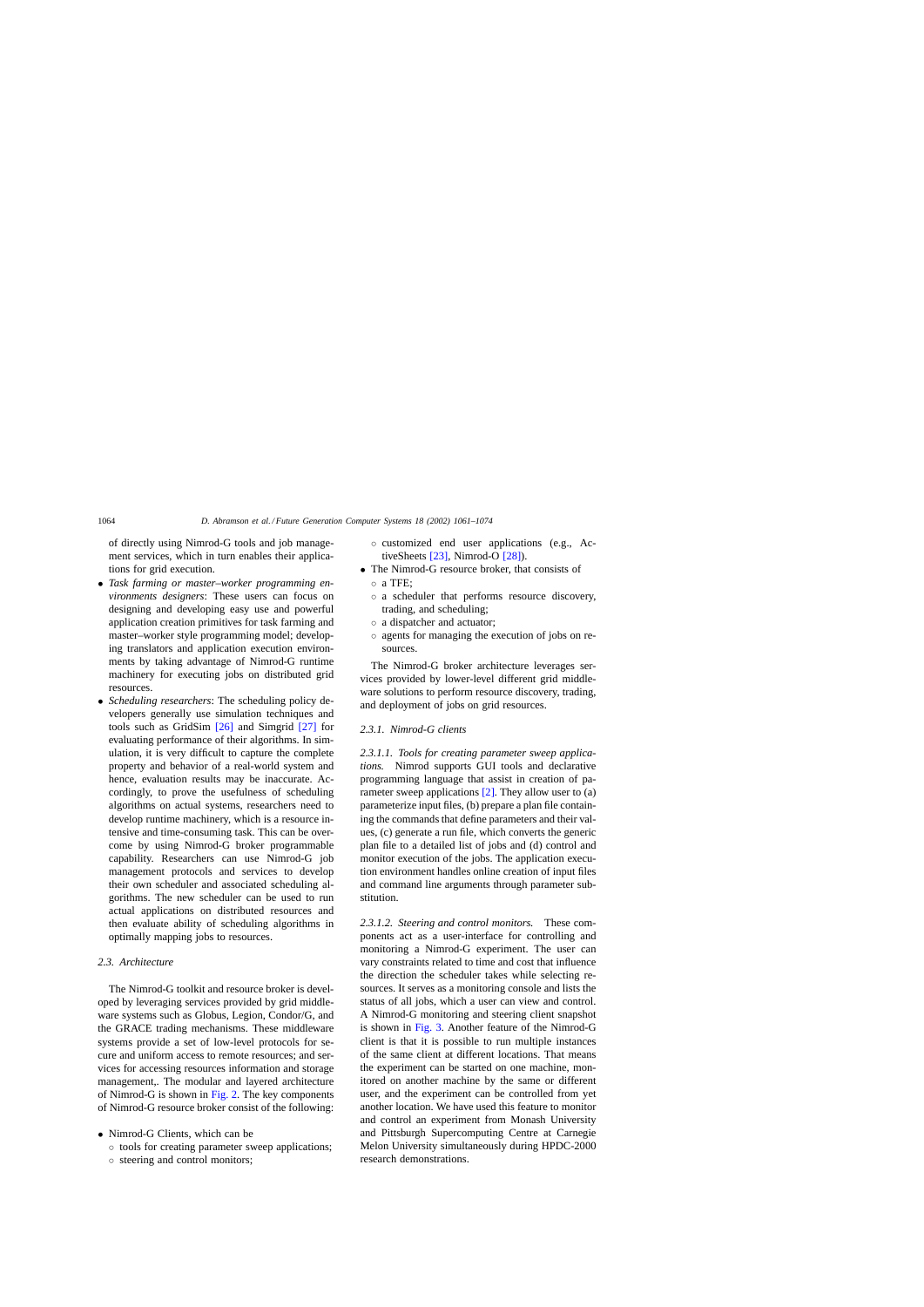<span id="page-4-0"></span>

Fig. 2. Layered with an hourglass shape architecture of Nimrod-G system.

*2.3.1.3. Customized end user applications.* Specialized applications can be developed to create jobs at runtime and add jobs to the Nimrod-G engine for processing on the grid. These applications can use the Nimrod-G management APIs for adding and managing jobs. One such application is ActiveSheets [\[23\],](#page-12-0) an extended Microsoft Excel spreadsheet that submits cell functions for parallel execution on computational grids using Nimrod-G services. Another example is the Nimrod-O system, a tool that uses non-linear optimization algorithms to facilitate automatic optimal design [\[28\].](#page-12-0) This tool has been used on a variety of case studies, including antenna design, smog modeling, durability optimization, aerofoil design and computational fluid dynamics [\[29\].](#page-12-0)

## *2.3.2. The Nimrod-G grid resource broker*

The Nimrod-G resource broker is responsible for determining the specific requirements that an experiment places on the grid and performing resource discovery, scheduling, dispatching jobs to remote grid nodes, starting and managing job execution, and gathering results back to the home node. The sub-modules of our resource broker are, the TFE; the scheduler that consists of a grid explorer for resource discovery, a schedule advisor backed with scheduling algorithms, and a resource trading manager; a dispatcher and actuators for deploying agents on grid resources; and agents for managing execution of Nimrod-G jobs on grid resources. The interaction between components of the Nimrod-G runtime machinery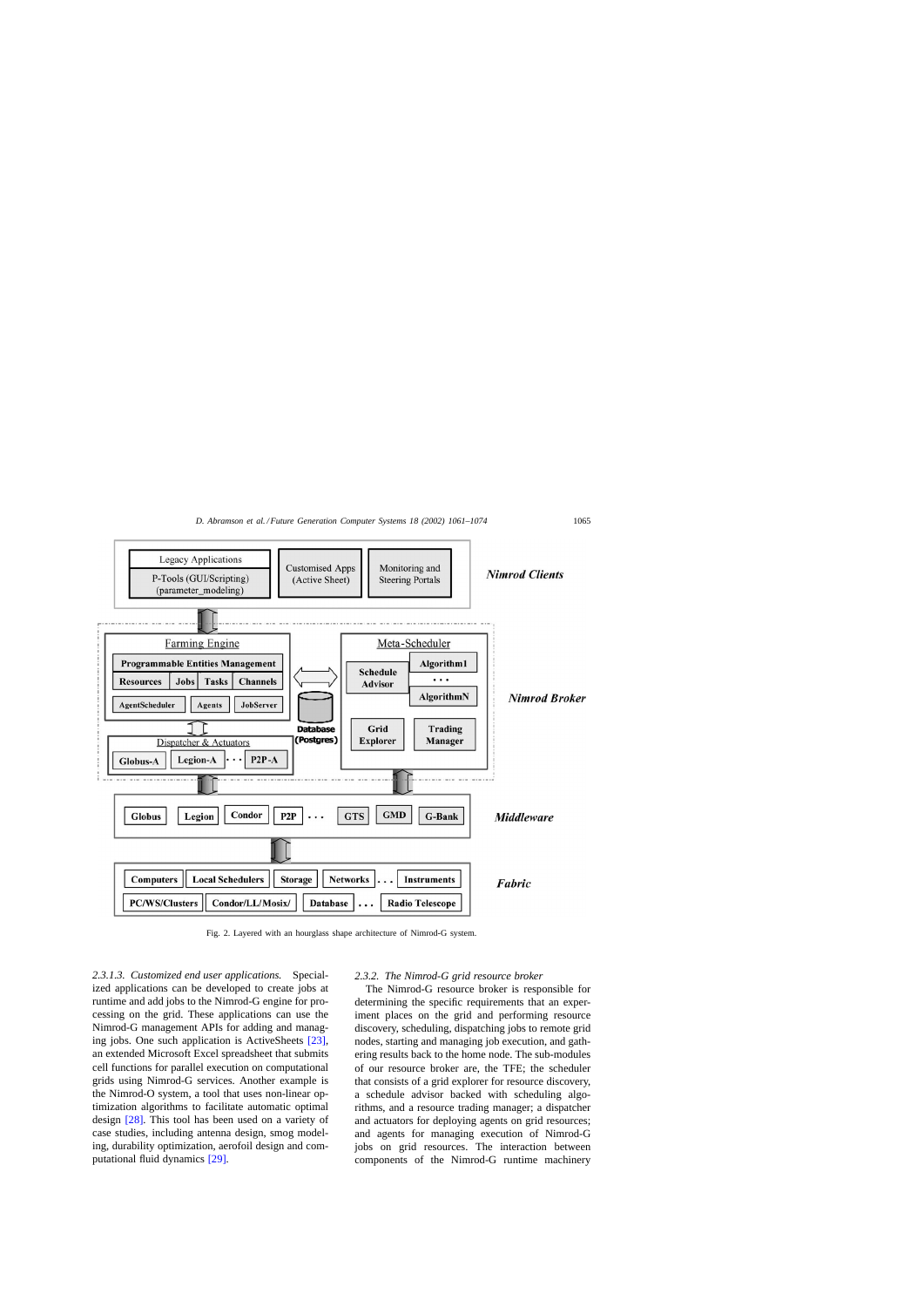

Fig. 3. A snapshot of Nimrod-G execution monitoring and steering client.

and grid services during runtime is shown in [Fig. 4.](#page-6-0)

*2.3.2.1. The TFE.* The Nimrod-G TFE is a persistent and programmable job control agent that manages and controls an experiment. It consists of a database to provide persistence which is accessed through a thin management interface. The farming engine is responsible for the parameterization of the experiment, the actual creation of jobs, the maintenance of job status, and provides the means for interaction between the clients, the schedule advisor, and the dispatcher. The TFE interacts with the scheduler and dispatcher in order to process jobs. It manages the experiment under the direction of schedule advisors, and then instructs the dispatcher to allocate an application task to the selected resource.

The TFE maintains the state of an entire experiment and ensures that it is recorded in persistent storage. This allows the experiment to be restarted if root node fails. The TFE exposes interfaces for job, resource, and task management along with the job-to-resource mapping APIs. Accordingly, scheduling policy developers can use these interfaces to implement other schedulers without concern for the complexity of low-level remote execution mechanisms.

*2.3.2.2. The scheduler.* The scheduler is responsible for resource discovery, resource trading, resource selection, and job assignment. The resource discovery algorithm interacts with an information service (the MDS in Globus), identifies the list of authorized and available machines, trades for resource access cost, and keeps track of resource status information. The

<span id="page-5-0"></span>1066 *D. Abramson et al. / Future Generation Computer Systems 18 (2002) 1061–1074*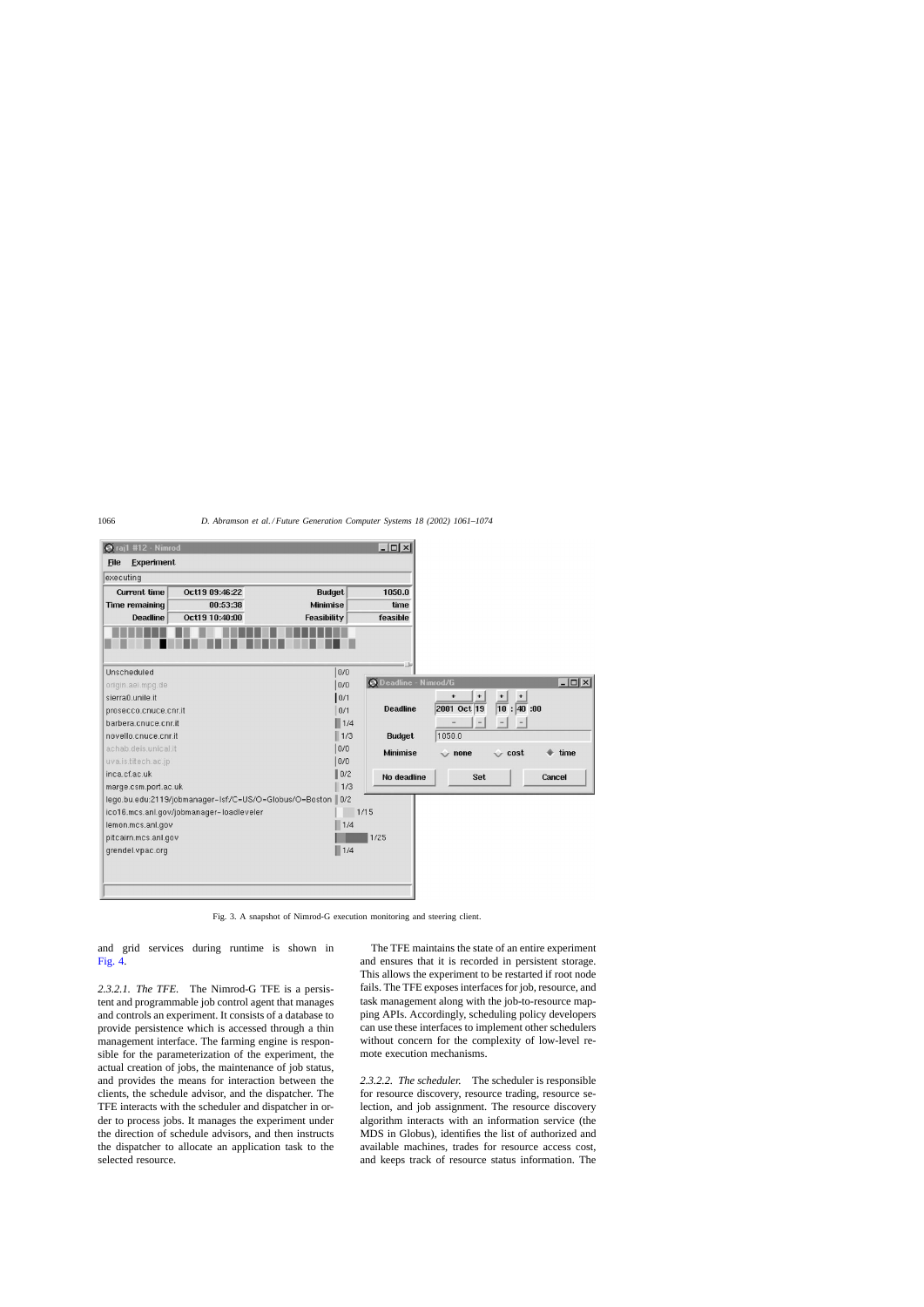<span id="page-6-0"></span>

Fig. 4. The flow actions in the Nimrod-G runtime environment.

resource selection algorithm is responsible for selecting those resources that meet the deadline and budget constraints along with optimization requirements. Nimrod-G provides three different scheduling algorithms [\[6\].](#page-11-0)

*2.3.2.3. The dispatcher and actuators.* The dispatcher triggers appropriate actuators to deploy agents on grid resources and assign one of the resourcemapped jobs for execution. Even though the schedule advisor creates a schedule for the entire duration based on user requirements, the dispatcher deploys jobs on resources periodically depending on load and number of CPU s that are available. We have implemented different dispatchers and actuators for each different middleware service. For example, a Globus-specific dispatcher is required for Globus resources, and a Legion-specific component for Legion resources.

*2.3.2.4. Agents.* Nimrod-G agents are deployed on grid resources dynamically at runtime depending on the scheduler's instructions. The agent is responsible for setting up the execution environment on a given resource for a job. It is responsible for transporting the code and data to the machine; starting the execution of the task on the assigned resource and sending

results back to the TFE. Since the agent operates on the "far side" of the middleware resource management components, it provides error detection for the user's task, sending the information back to the TFE.

The Nimrod-G agent also records the amount of resource consumed during job execution, such as the CPU time and wall clock time. The online measurement of the amount of resource consumed by the job during its execution helps the scheduler evaluate resource performance and change the schedule accordingly. Typically, there is only one type of agent for all mechanisms, irrespective of whether they are fork or queue nodes. However, different agents are required for different middleware systems.

#### *2.4. Implementation and technologies*

The Nimrod-G resource broker follows a modular, extensible, and layered architecture with an "hourglass" principle as applied in the Internet Protocol suite [\[11\].](#page-12-0) This architecture enables separation of different grid middleware systems *mechanisms* for accessing remote resources from the end user applications. The broker provides uniform access to diverse implementations of low-level grid services. The key components of Nimrod-G, the TFE, the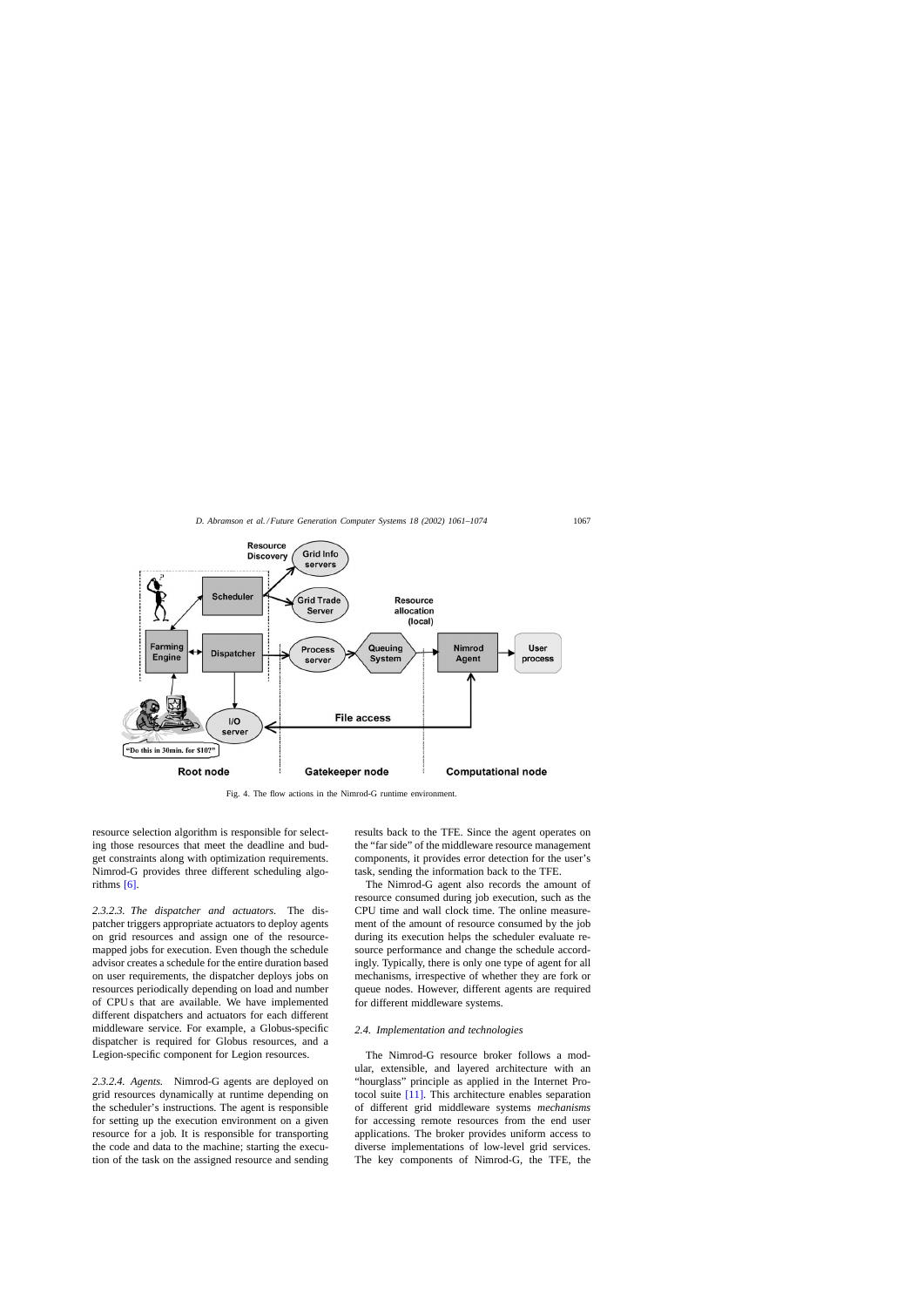#### Table 2

The resource broker functionality and grid services role

| Nimrod-G functionality                        | Grid services used or performed by                                                                                                                                                                                                                                                                                                                                                                |  |  |
|-----------------------------------------------|---------------------------------------------------------------------------------------------------------------------------------------------------------------------------------------------------------------------------------------------------------------------------------------------------------------------------------------------------------------------------------------------------|--|--|
| Application model                             | Coarse-grained task farming, master–worker, and data<br>parallelism                                                                                                                                                                                                                                                                                                                               |  |  |
| Application composition                       | We support mechanism for application parameterization through                                                                                                                                                                                                                                                                                                                                     |  |  |
|                                               | parameterization of input files and command-line inputs for coarse-grained data<br>parallelism. It basically supports coarse-grain, data parallel, task-farming<br>application model, which can be expressed using our declarative programming<br>language or GUI tools                                                                                                                           |  |  |
| Application interface                         | The Nimrod-G broker supports protocols and interfaces that help in job<br>management. Nimrod-G clients or problem solving environments can add,<br>remove, and inquire about job status. They can set user requirements such as<br>deadline and budget; start and stop application execution both at job level and<br>the entire application level                                                |  |  |
| Scheduling interface                          | The Nimrod-G broker supports protocols and interfaces that help in developing<br>schedulers. The schedulers can interact with the TFE, inquire jobs, user<br>constraints, and develop a schedule that maps jobs to resources                                                                                                                                                                      |  |  |
| Security                                      | Secure access to resources and computations (identification, authentication,<br>computational delegation) is provided by low level middleware systems like<br>Globus                                                                                                                                                                                                                              |  |  |
| Resource discovery                            | Resource discovery involves discovering appropriate resources and their<br>properties that match with users requirements. We maintain resource listings for<br>Globus, Legion, and Condor and their static and dynamic properties are<br>discovered using grid information services. For example, in case of Globus<br>resources, we query Globus LDAP-based GRIS server for resource information |  |  |
| Resource trading and market models            | The market-driven resource trading is performed using GRACE trading<br>services. The Nimrod-G broker architecture is generic enough to support<br>various economic models for price negotiation and using the same in<br>developing application schedules                                                                                                                                         |  |  |
| Performance prediction                        | The Nimrod-G scheduler performs the user-level resource capability<br>measurement and load profiling by measuring and establishing the job<br>consumption rate                                                                                                                                                                                                                                    |  |  |
| Scheduling algorithms                         | Deadline and budget-based constrained (DBC) scheduling performed by<br>Nimrod-G schedule advisor. Along with DBC scheduling, we support further<br>optimization of time, cost, or surplus-driven divide and conquer in scheduling                                                                                                                                                                 |  |  |
| Remote job submission                         | The Nimrod-G dispatcher performs deployment of Nimrod-G agents using<br>Globus GRAM, Legion, or Condor commands. The agents are responsible for<br>managing all aspects of job execution                                                                                                                                                                                                          |  |  |
| Staging programs and data on remote resources | In case of Legion and Condor it is handled by their I/O management systems.<br>On Globus resources, we use http protocols for fetching required files                                                                                                                                                                                                                                             |  |  |
| Accounting (broker level)                     | Nimrod-G agents perform accounting tasks such as measuring resource<br>consumptions and the scheduler performs the entire application level accounting                                                                                                                                                                                                                                            |  |  |
| Monitoring and steering tools                 | Nimrod-G monitoring and steering client                                                                                                                                                                                                                                                                                                                                                           |  |  |
| Problem solving environments                  | ActiveSheets and Nimrod-O are enabled to use Nimrod-G services                                                                                                                                                                                                                                                                                                                                    |  |  |
| <b>Execution</b> testbed                      | The WWG having resources distributed across five continents                                                                                                                                                                                                                                                                                                                                       |  |  |

scheduler, and the dispatcher are loosely coupled. The interaction among them takes place through network protocols. Apart from the dispatchers and the Grid Explorer, the Nimrod-G components are mechanism-independent. The modular and extensible architecture of Nimrod-G facilitates a rapid

implementation of Nimrod-G support for upcoming peer-to-peer computing infrastructures such as Jxta  $\frac{1}{24}$  and Web services  $\frac{25}{125}$ . To achieve this, it is only necessary to implement two new components, a dispatcher and an enhanced Grid Explorer. The current implementation of Nimrod-G broker uses low-level

<span id="page-7-0"></span>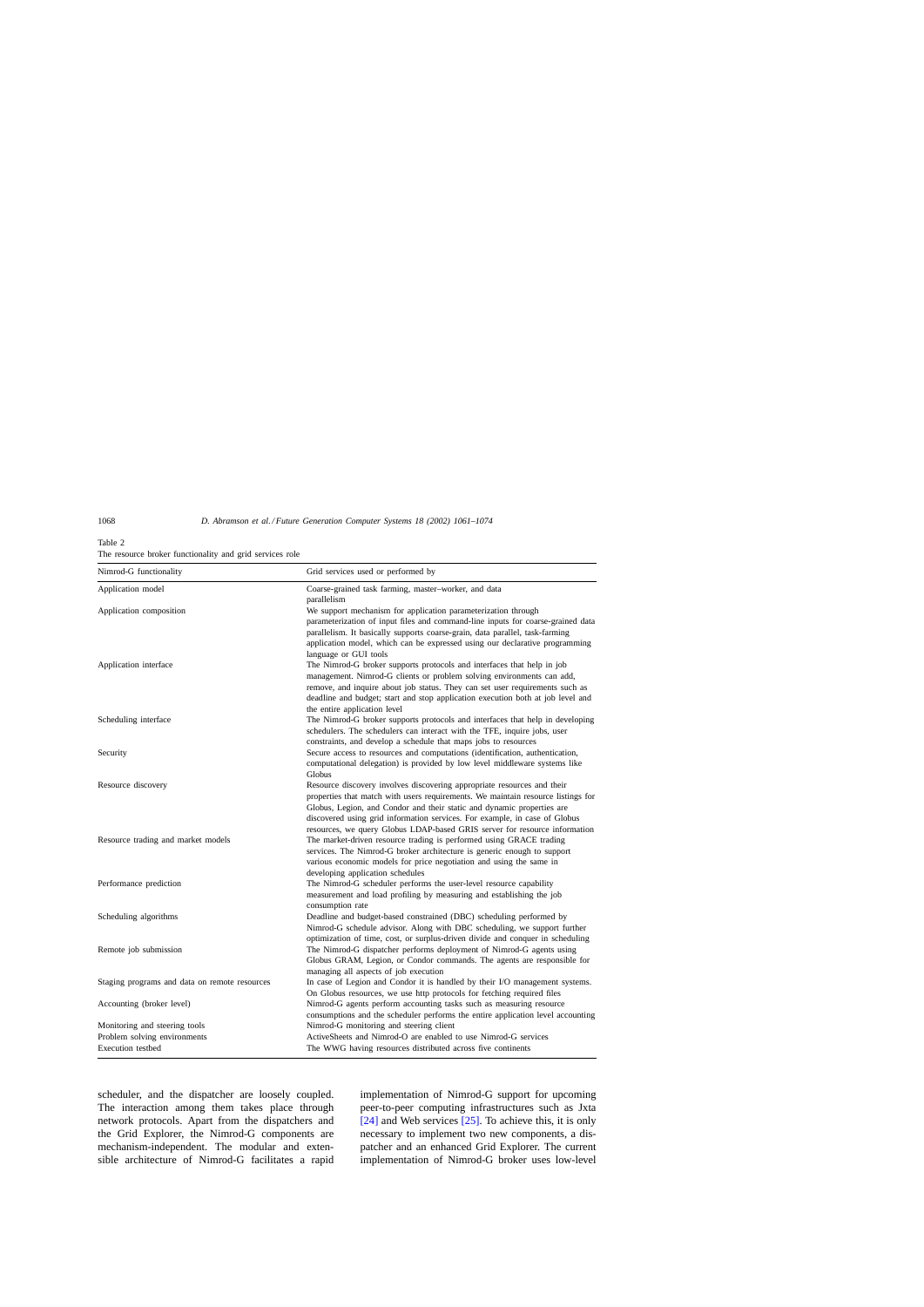grid services provided by Globus [\[9\]](#page-12-0) and Legion [\[10\]](#page-12-0) systems. We also support Nimrod-G dispatcher implementation for Condor [\[22\]](#page-12-0) resource management system. The role of various grid and commodity technologies in implementing Nimrod-G functionality and components is presented in [Table 2.](#page-7-0)

While submitting applications to the broker, user requirements such as deadline and budget constraints need to be set and start application execution. These constraints can be changed at any time during execution. The complete details on application parameterization and jobs management information, starting from submission to completion, is maintained in the database. In the past the database was implemented as a file-based hierarchical database. In the latest version of Nimrod-G, the TFE database is implemented using a standard "relational" database management system.

The commodity technologies and software tools used in the Nimrod-G implementation include: the C and Python programming languages, the Perl scripting language, SQL and Embedded C for database management. The PostgreSQL database system is used for the management of the TFE database and its interaction with other components.

#### **3. Scheduling experiments on the WWG testbed**

We have performed deadline and budget constrained scheduling experiments at two different times (Australian peak and off-peak hours) on resources distributed in two major time zones [\[7\]](#page-12-0) using a "cost-optimization scheduling algorithm" [\[6\]](#page-11-0) on the WWG [\[14\]](#page-12-0) testbed shown in Fig. 5. Currently, the testbed has heterogeneous computational resources owned by different organizations distributed across five continents: Asia, Australia, Europe, North America, and South America. This testbed contains heterogeneous resources such as PCs, workstations, SMPs, clusters, and vector supercomputers running operating systems such as Linux, Sun Solaris, IBM AIX, SGI IRIX and True64. Further, the systems use a variety of job management systems such as Condor, RMS, PBS, and LSF. All these resources are grid enabled using Globus services.

We have performed an experiment of 165 CPUintensive jobs, each running approximately 5 min duration. For a given deadline of  $2 h$  (120 min) and budget of 396,000 (G\$ or tokens), we conducted experiments for two different optimization strategies:



Fig. 5. The WWG testbed.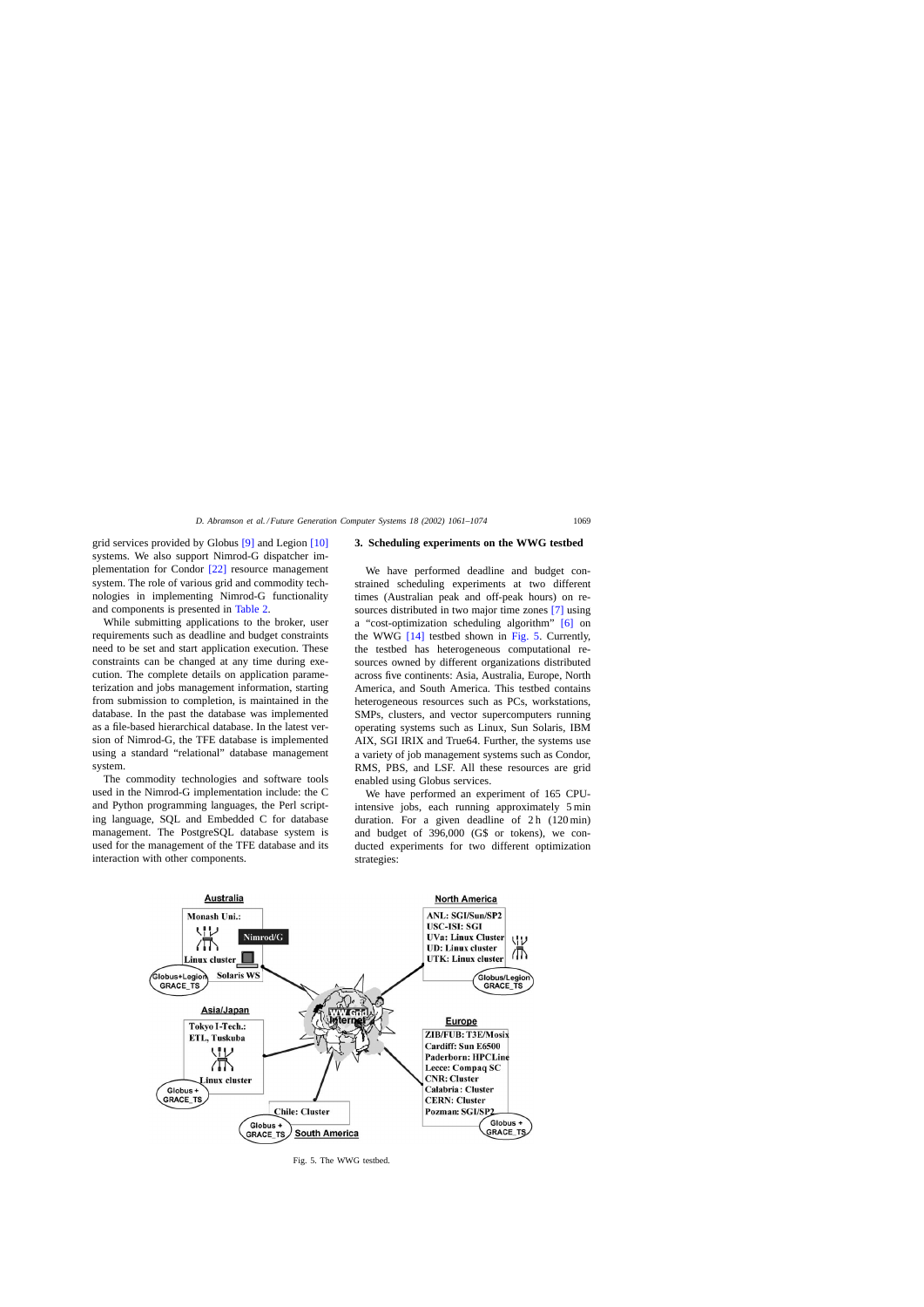| Resource type and size<br>(no. of nodes) | Organization and location               | Grid services and<br>fabric | Price (G\$ per<br>CPUs) | Jobs executed on resources |         |
|------------------------------------------|-----------------------------------------|-----------------------------|-------------------------|----------------------------|---------|
|                                          |                                         |                             |                         | Time_Opt                   | $Cost_$ |
| Linux cluster (60 nodes)                 | Monash University, Australia            | Globus, GTS, Condor         | $\overline{2}$          | 64                         | 153     |
| Solaris (Ultra-2)                        | Tokyo Institute of Technology,<br>Japan | Globus, GTS, Fork           | 3                       | 9                          |         |
| Linux PC (Prosecco)                      | CNUCE, Pisa, Italy                      | Globus, GTS, Fork           | 3                       | 7                          |         |
| Linux PC (Barbera)                       | CNUCE, Pisa, Italy                      | Globus, GTS, Fork           | 4                       | 6                          |         |
| Sun $(8 \text{ nodes})$                  | ANL, Chicago, USA                       | Globus, GTS, Fork           |                         | 42                         | 4       |
| SGI (10 nodes)                           | ISI, Los Angeles, USA                   | Globus, GTS, Fork           | 8                       | 37                         |         |
| Total experiment cost (G\$)              |                                         |                             |                         | 237000                     | 115200  |
| Time to complete<br>experiment (min)     |                                         |                             |                         | 70                         | 119     |

Table 3 The WWG testbed resources used in scheduling experiments, job execution and costing

- 1. *Optimize for time*: This strategy produces results as early as possible, but before a deadline and within a budget limit.
- 2. *Optimize for cost*: This strategy produces results by deadline, but reduces cost within a budget limit.

In these scheduling experiments, the Nimrod-G resource broker employed the *Commodity Market* model for establishing a service access price  $[8]$ . It used grid resource trading services for establishing connection with the Grid Trader running on resource providers'



Fig. 6. Resource selection in deadline and budget-based scheduling for time optimization strategy.

<span id="page-9-0"></span>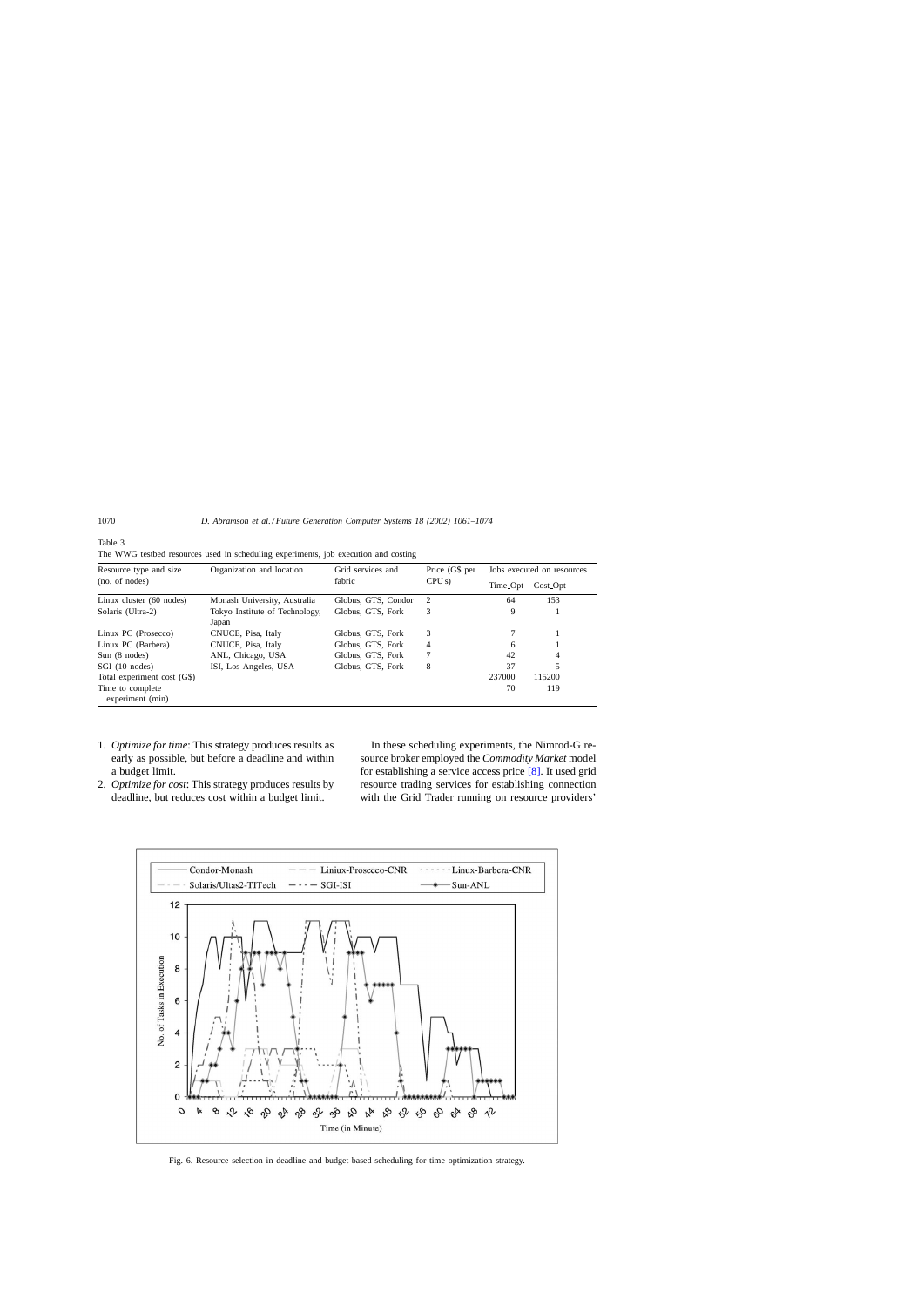machines and obtained service prices accordingly. The broker architecture is generic enough to use any of the protocols discussed in  $[8]$  for negotiating access to resources and choosing appropriate ones. The access price varies from one consumer to another and from time to time, as defined by the resource owners. Depending on the deadline and the specified budget, the broker develops a plan for assigning jobs to resources. While doing so it does dynamic load profiling to learn the ability of resources for executing jobs. Thus, it adapts itself to the changing resource conditions including failure of resources or jobs on the resource. The heuristics-based scheduling algorithms employed by Nimrod-G broker are presented in our early work [\[6\].](#page-11-0)

We have used a subset of resources of the WWG testbed [\[14\]](#page-12-0) in these scheduling experimentations. [Table 3](#page-9-0) shows resources details such as architecture, location, and access price along with type

of grid middleware systems used in making them grid enabled. These are shared resources and hence they were not fully available to us. The access price indicated in the table is being established dynamically using GRACE resource trading protocols (commodity market model), but is based on an arbitrary assignment by us for demonstration purposes only.

The number of jobs in execution on resources (*Y*-axis) at different times (*X*-axis) during the experimentation is shown in [Figs. 6 and 7](#page-9-0) for the time and cost optimization strategies, respectively. In the first (time minimization) experiment, the broker selected resources in such a way that the whole application execution is completed at the earliest time for a given budget. In this experiment, it completed execution of all jobs within 70 min and spent G\$ 237,000. In the second experiment (cost minimization), the broker selected cheap resources as much as possible



Fig. 7. Resource selection in deadline and budget-based scheduling for cost optimization strategy.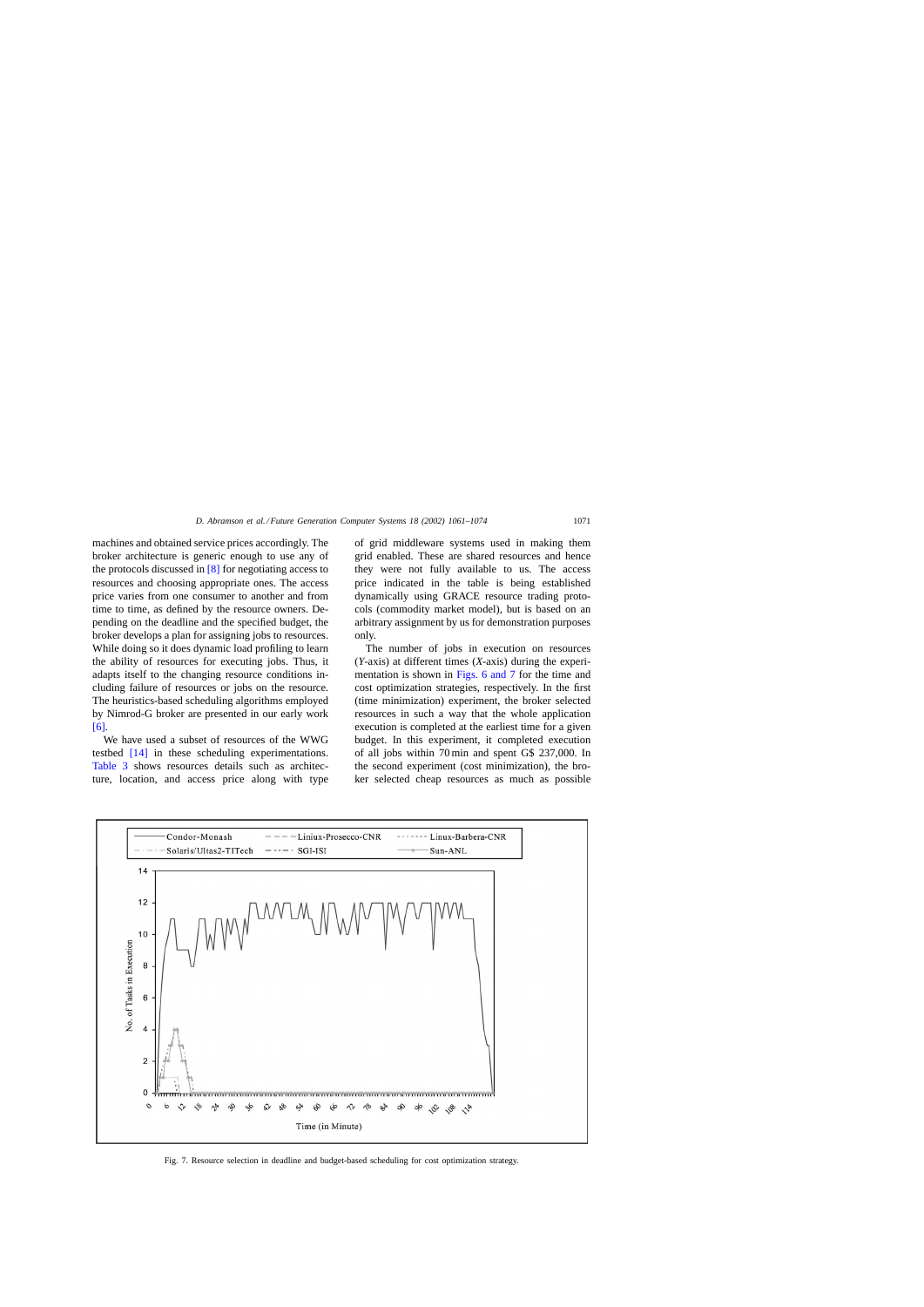<span id="page-11-0"></span>to minimize the execution cost whilst still trying to meet the deadline (completed in 119 min) and spent G\$ 115,200. After the initial *calibration phase*, the jobs were distributed to the cheapest machines for the remainder of the experiment. The cost of the time optimization experiment is much larger than cost optimization one due to the use of expensive resources to complete the experiment early. The results show that our grid brokering system can take advantage of economic models and user input parameters to meet their requirements.

# **4. Conclusions and future work**

The emerging grid computing technologies are enabling the creation of virtual organizations and enterprises for sharing distributed resources for solving large-scale problems in science, engineering, and commerce. The resource management and scheduling systems in grid environments need to be adaptive to handle dynamic changes in availability of resources and user requirements. At the same time, they need to provide scalable, controllable, measurable, and easily enforceable policies for management of resources. To address these requirements, we have proposed an economic paradigm for resource management and scheduling; and developed a prototype resource broker called Nimrod-G for scheduling parameter sweep applications on distributed resources.

The Nimrod tools for modeling parametric experiments are quite mature and in production use for cluster computing. A prototype version of grid enabled tools and Nimrod-G resource broker have been implemented and they are available for download from our project Web page. The Nimrod-G TFE services have been used in developing customized clients and applications. An associated dispatcher is capable of deploying computations (jobs) on grid resources enabled by Globus, Legion, and Condor. The TFE jobs management protocols and services can be used for developing new scheduling policies. We have built a number of market-driven deadline and budget constrained scheduling algorithms, namely, time and cost optimizations with and without deadline and budget constraints. The results of scheduling experiments with different QoS requirements show promising insights into the effectiveness of economics paradigm for management of resources and their usefulness in application scheduling with optimizations. We believe that the computational economy approach for grid computing provides one of the essential ingredients for pushing grid into the mainstream computing.

In the near future, we plan to support scheduling with advance resource reservation. The economic models that will be used are driven demand-and-supply, tenders/contract-net, and auctions protocols [\[8\]. T](#page-12-0)hese new models will require suitable scheduling algorithms to be developed. All of the models and associated scheduling algorithms will be evaluated through simulations and experimentations. In order to completely automate leasing of resources at runtime and online payments, we need digital currency, which is out of the scope of our work. However, we note that electronic currency technology is rapidly progressing with emerging e-commerce infrastructure [\[7\];](#page-12-0) we will incorporate them in Nimrod-G when they are available.

#### **References**

- [1] D. Abramson, J. Giddy, L. Kotler, High performance parametric modeling with Nimrod-G: killer application for the Global Grid, in: Proceedings of the IPDPS'2000, Mexico, IEEE CS Press, USA, 2000.
- [2] D. Abramson, R. Sosic, J. Giddy, B. Hall, Nimrod: a tool for performing parameterised simulations using distributed workstations, in: Proceedings of the Fourth IEEE Symposium on High Performance Distributed Computing, Virginia, USA, August 1995.
- [3] D. Abramson, I. Foster, J. Giddy, A. Lewis, R. Sosic, R. Sutherst, N. White, The Nimrod Computational Workbench: a case study in desktop metacomputing, in: Proceedings of the Australian Computer Science Conference (ACSC'97), Macquarie University, Sydney, February 1997.
- [4] R. Buyya, D. Abramson, J. Giddy, Nimrod-G: an architecture for a resource management and scheduling system in a global computational grid, in: Proceedings of the HPC ASIA'2000, China, IEEE CS Press, USA, 2000.
- [5] R. Buyya, D. Abramson, J. Giddy, An economy driven resource management architecture for global computational power grids, in: Proceedings of the 2000 International Conference on Parallel and Distributed Processing Techniques and Applications (PDPTA 2000), Las Vegas, USA, 26–29 June 2000.
- [6] R. Buyya, J. Giddy, D. Abramson, An evaluation of economy-based resource trading and scheduling on computational power grids for parameter sweep applications,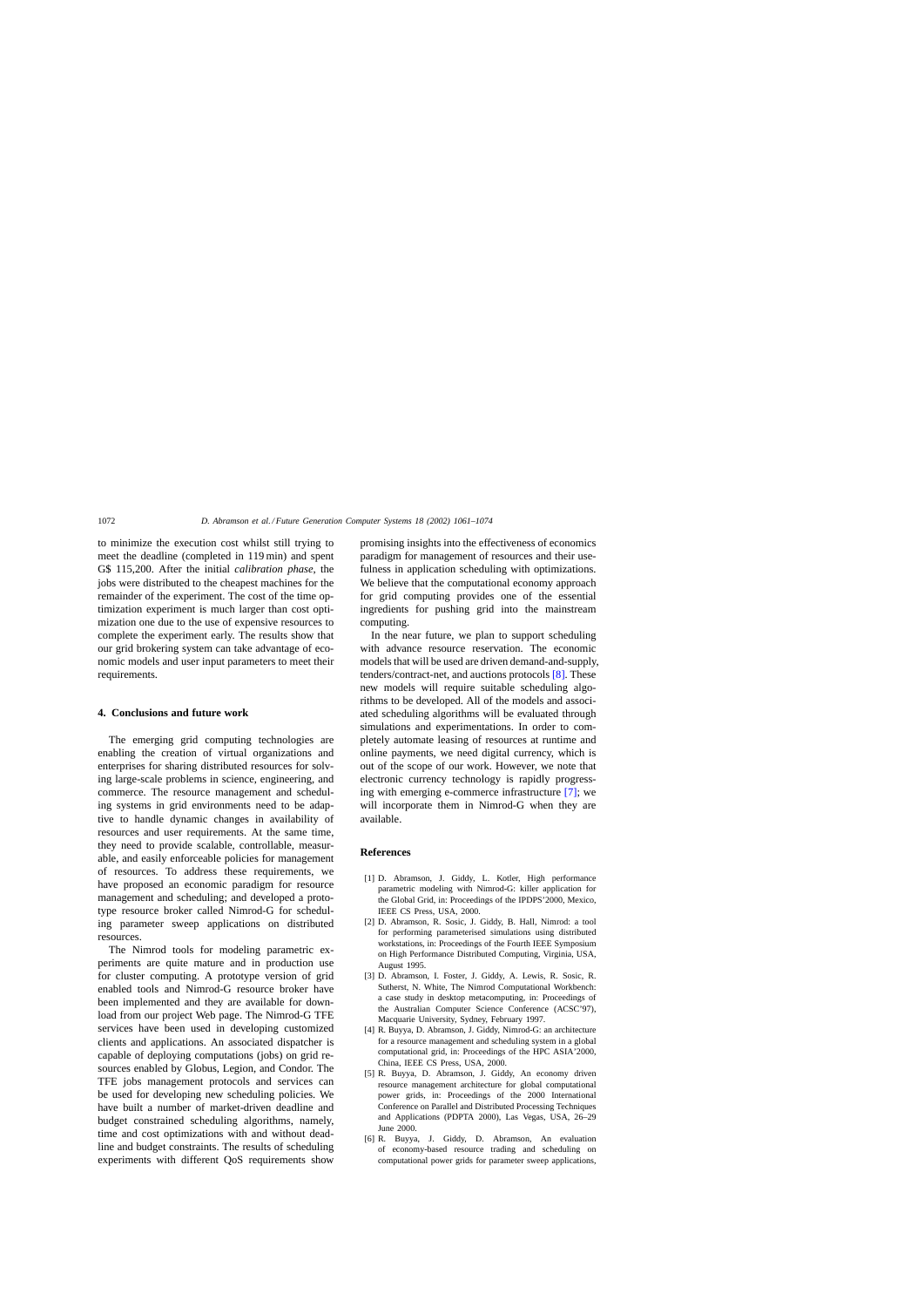<span id="page-12-0"></span>in: Proceedings of the Second Workshop on Active Middleware Services (AMS 2000 in conjunction with HPDC-2000), Pittsburgh, USA, 1 August 2000, Kluwer Academic Publishers, Dordrecht, 2000.

- [7] R. Buyya, D. Abramson, J. Giddy, A case for economy grid architecture for service-oriented grid computing, in: Proceedings of the 10th IEEE International Heterogeneous Computing Workshop (HCW 2001 in conjunction with IPDPS 2001), San Francisco, CA, USA, April 2001.
- [8] R. Buyya, H. Stockinger, J. Giddy, D. Abramson, Economic models for management of resources in peer-to-peer and grid computing, in: Proceedings of the International Conference on Commercial Applications for High-Performance Computing, 20–24 August 2001, SPIE Press, Denver, CO, USA, 2000.
- [9] K. Czajkowski, I. Foster, N. Karonis, C. Kesselman, S. Martin, W. Smith, S. Tuecke, A resource management architecture for metacomputing systems, in: Proceedings of the IPPS/SPDP'98 Workshop on Job Scheduling Strategies for Parallel Processing, 1998.
- [10] S. Chapin, J. Karpovich, A. Grimshaw, The Legion resource management system, in: Proceedings of the Fifth Workshop on Job Scheduling Strategies for Parallel Processing, April 1999, [http://legion.virginia.edu/.](http://legion.virginia.edu/)
- [11] J. Postel, C. Sunshine, D. Cohen, The ARPA Internet Protocol, Computer Networks 5 (4) (1981).
- [12] M. Stonebraker, R. Devine, M. Kornacker, W. Litwin, A. Pfeffer, A. Sah, C. Staelin, An economic paradigm for query processing and data migration in Mariposa, in: Proceedings of the Third International Conference on Parallel and Distributed Information Systems, Austin, TX, USA, 28–30 September 1994, IEEE Computer Society Press, Los Alamitos, CA, USA, 1994.
- [13] D. Ferguson, C. Nikolaou, J. Sairamesh, Y. Yemini, Economic models for allocating resources in computer systems, in: Market-Based Control: A Paradigm for Distributed Resource Allocation, World Scientific, Singapore, 1996.
- [14] R. Buyya, World Wide Grid testbed, June 2001, [http://www.](http://www.csse.monash.edu.au/{protect $
elax ~$}rajkumar/ecogrid/wwg/) csse.monash.edu.au/∼[rajkumar/ecogrid/wwg/.](http://www.csse.monash.edu.au/{protect $
elax ~$}rajkumar/ecogrid/wwg/)
- [15] G. Heiser, F. Lam, S. Russell, Resource management in the Mungi single-address-space operating system, in: Proceedings of the Australasian Computer Science Conference, Perth, Australia, February 1998, Springer, Singapore, 1998.
- [16] Y. Amir, B. Awerbuch, A. Barak, S. Borgstrom, A. Keren, An opportunity cost approach for job assignment in a scalable computing cluster, IEEE Trans. Parallel Distrib. Syst. 11 (7) (2000).
- [17] C. Waldspurger, T. Hogg, B. Huberman, J. Kephart, W. Stornetta, Spawn: a distributed computational economy, IEEE Trans. Software Eng. 18 (2) (1992).
- [18] N. Nisan, S. London, O. Regev, N. Camiel, Globally distributed computation over the Internet—the POPCORN project, in: Proceedings of the International Conference on Distributed Computing Systems (ICDCS'98), 1998.
- [19] B. Chun, D. Culler, Market-based proportional resource sharing for clusters, Technical Report, University of California, Berkeley, CA, September 1999.
- [20] SETI@Home, June 2001, <http://setiathome.ssl.berkeley.edu/>.
- [21] Mojo Nation, June 2001, <http://www.mojonation.net/>.
- [22] M. Litzkow, M. Livny, M. Mutka, Condor—a hunter of idle workstations, in: Proceedings of the Eighth International Conference of Distributed Computing Systems, June 1988.
- [23] D. Abramson, P. Roe, L. Kotler, D. Mather, ActiveSheets: super-computing with spreadsheets, in: Proceedings of the 2001 High Performance Computing Symposium (HPC'01), Advanced Simulation Technologies Conference, April 2001.
- [24] L. Gong, Project JXTA: a technology overview, Technical Report, Sun Microsystems Inc., April 2001, [http://www.jxta.](http://www.jxta.org/project/www/docs/TechOverview.pdf) [org/project/www/docs/TechOverview.pdf.](http://www.jxta.org/project/www/docs/TechOverview.pdf)
- [25] S. Bansal, G. Pal, The Web at your (machine's) service, Java-World Magazine, 28 September 2001, [http://www.javaworld.](http://www.javaworld.com/javaworld/jw-09-2001/jw-0928-smsservice.html) [com/javaworld/jw-09-2001/jw-0928-smsservice.html](http://www.javaworld.com/javaworld/jw-09-2001/jw-0928-smsservice.html).
- [26] M. Murshed, R. Buyya, D. Abramson, GridSim: a portable and scalable toolkit for modeling and simulation of application scheduling for parallel and distributed computing, Technical Report, Monash University, October 2001, [http://www.csse.monash.edu.au/](http://www.csse.monash.edu.au/{protect $
elax ~$}rajkumar/gridsim/)∼rajkumar/gridsim/.
- [27] H. Casanova, Simgrid: a toolkit for the simulation of application scheduling, in: Proceedings of the First IEEE/ACM International Symposium on Cluster Computing and the grid (CCGrid 2001), Brisbane, Australia, May 2001.
- [28] D. Abramson, A. Lewis, T. Peachy, Nimrod/O: a tool for automatic design optimization, in: Proceedings of the Fourth International Conference on Algorithms and Architectures for Parallel Processing (ICA3PP 2000), Hong Kong, China, December 2000.
- [29] D. Abramson, A. Lewis, T. Peachy, C. Fletcher, An automatic design optimization tool and its application to computational fluid dynamics, in: Proceedings of the Super Computing 2001 Conference, Denver, CO, USA, November 2001.
- [30] R. Buyya, K. Branson, J. Giddy, D. Abramson, The virtual laboratory: enabling molecular modeling for drug design on the World Wide Grid, Technical Report, Monash University, December 2001.



**David Abramson** is a Professor and the Head of the School of Computer Science and Software Engineering (CSSE) at Monash University, Melbourne, Australia. He has been involved in computer architecture and high performance computing research since 1979. Previous to joining Monash University in 1997, he has held appointments at Griffith University, CSIRO, and RMIT. He is currently project

leader in the Co-operative Research Centre for Distributed Systems Nimrod Project. He is also Chief Investigator in the following ARC funded research project: Guard—a relative debugger and a software environment for building high performance optimizing decision support systems from computational models.